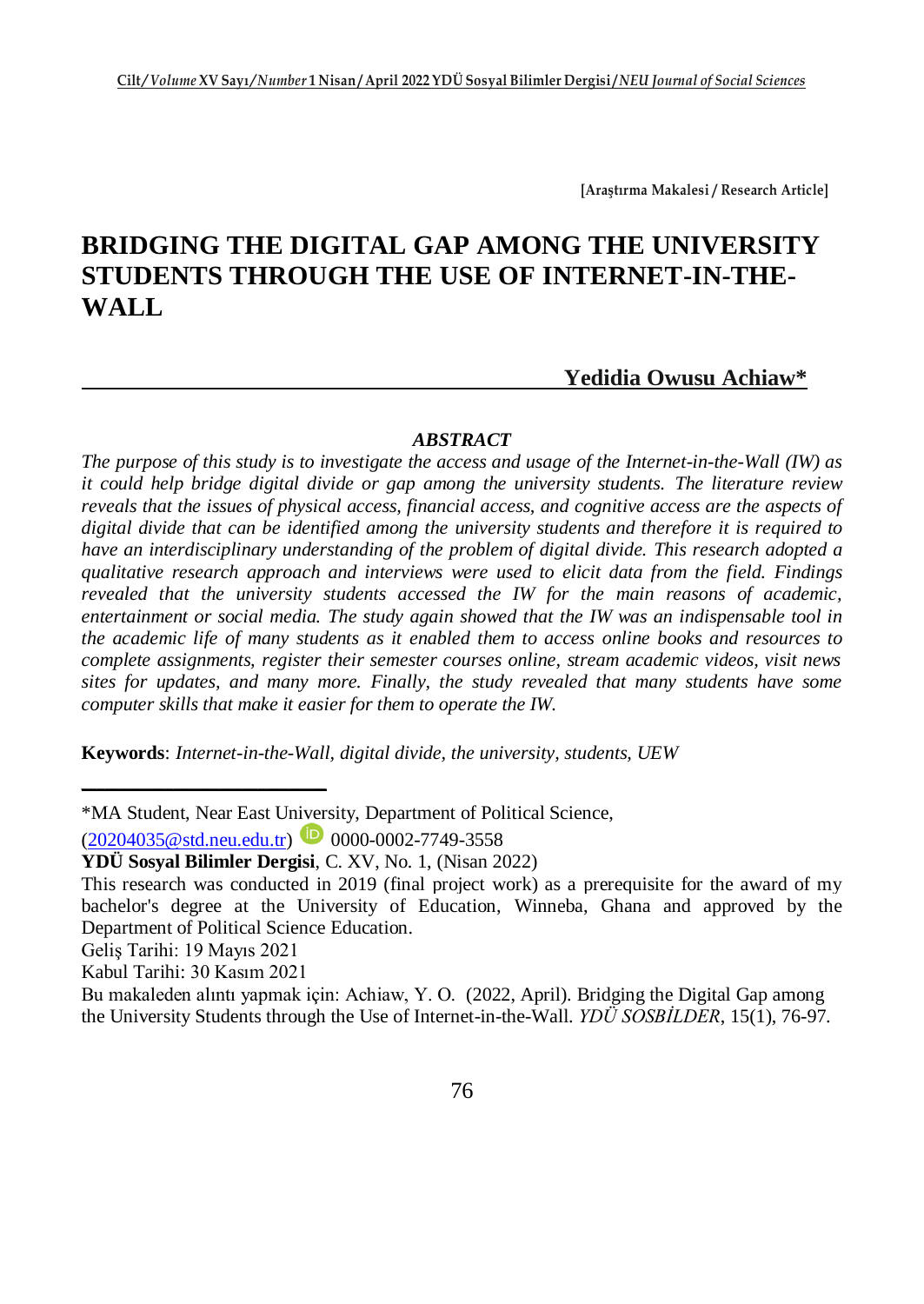# **ÜNİVERSİTE ÖĞRENCİLERİ ARASINDAKİ DİJİTAL FARKLARIN İNTERNET KULLANIMI İLE GİDERİLMESİ**

*ÖZ*

*Bu çalışmanın amacı, Duvarda İnternet'e (IW) erişiminin ve kullanımının üniversite öğrencileri arasındaki dijital uçurumu kapatmaya nasıl yardımcı olabileceğini araştırmaktır. İncelenen literatüre göre, fiziksel erişim, finansal erişim ve bilişsel erişim konuları, üniversite öğrencileri arasında tanımlanabilen dijital bölünmenin yönleridir ve bu nedenle dijital bölünme sorununun disiplinler arası bir anlayış ile incelenmesini gerektirir. Bu çalışma için nitel bir araştırma yaklaşımı benimsenmiş ve sahadan veri elde etmek için ağırlıklı olarak görüşmeler kullanılmıştır. Bulgular, üniversite öğrencilerinin IW'ye çeşitli akademik, eğlence veya sosyal medya nedenlerinden dolayı eriştiklerini ortaya koymuştur. Bu çalışma, ödevlerini tamamlamak için çevrimiçi kitaplara ve kaynaklara erişmelerine, dönem derslerini çevrimiçi kaydetmelerine, akademik videolar yayınlamalarına, güncellemeler için haber sitelerini ziyaret etmelerine ve daha pek çok şeye olanak sağladığı için IW'nin birçok öğrencinin akademik yaşamında vazgeçilmez bir araç olduğunu bir kez daha göstermiştir. Son olarak, bu çalışma birçok öğrencinin IW'yi kullanmalarını kolaylaştıran bazı bilgisayar becerilerine sahip olduklarını da ortaya koymuştur.*

\_\_\_\_\_\_\_\_\_\_\_\_\_\_\_\_\_\_\_\_\_\_\_\_\_\_\_\_\_\_\_\_\_\_\_\_\_\_\_\_\_\_\_\_\_\_\_\_\_\_\_\_\_\_\_\_\_\_\_\_\_\_\_\_\_\_

**Anahtar kelimeler:** Duvarda Internet, dijital uçurum, üniversite, öğrenciler, UEW

#### **1. Introduction**

Seminal works in the field of digital divide have repeatedly cited diverse indicators as causes of the inequality of use and access to digital technologies and the internet (Van Dijk & Hacker, 2003; Norris, 2001; Wilson, 2006; Yu, 2006; Ricoy, Couto, & Feliz-Murias, 2013). These indicators vary from socio-economic and demographic factors to issues of policy and infrastructural development (Yu, 2006). This has attracted a number of scholars or researchers from various academic disciplines such as from the field of social sciences to more technical disciplines to try and look into the problem of digital divide and propose solutions for it (Kularski & Moller, 2012). From the literature reviewed, issues of physical access, financial access, and cognitive access as the aspects of digital divide can be identified among the university students and therefore requires an interdisciplinary understanding of the problem of digital divide.

The university students around the globe can be said to be technology savvy yet differences in computer and internet access and usage prevails amongst them. Oyedemi (2012) argues that the university students in the developed world have more access to the internet than their counterparts in the developing world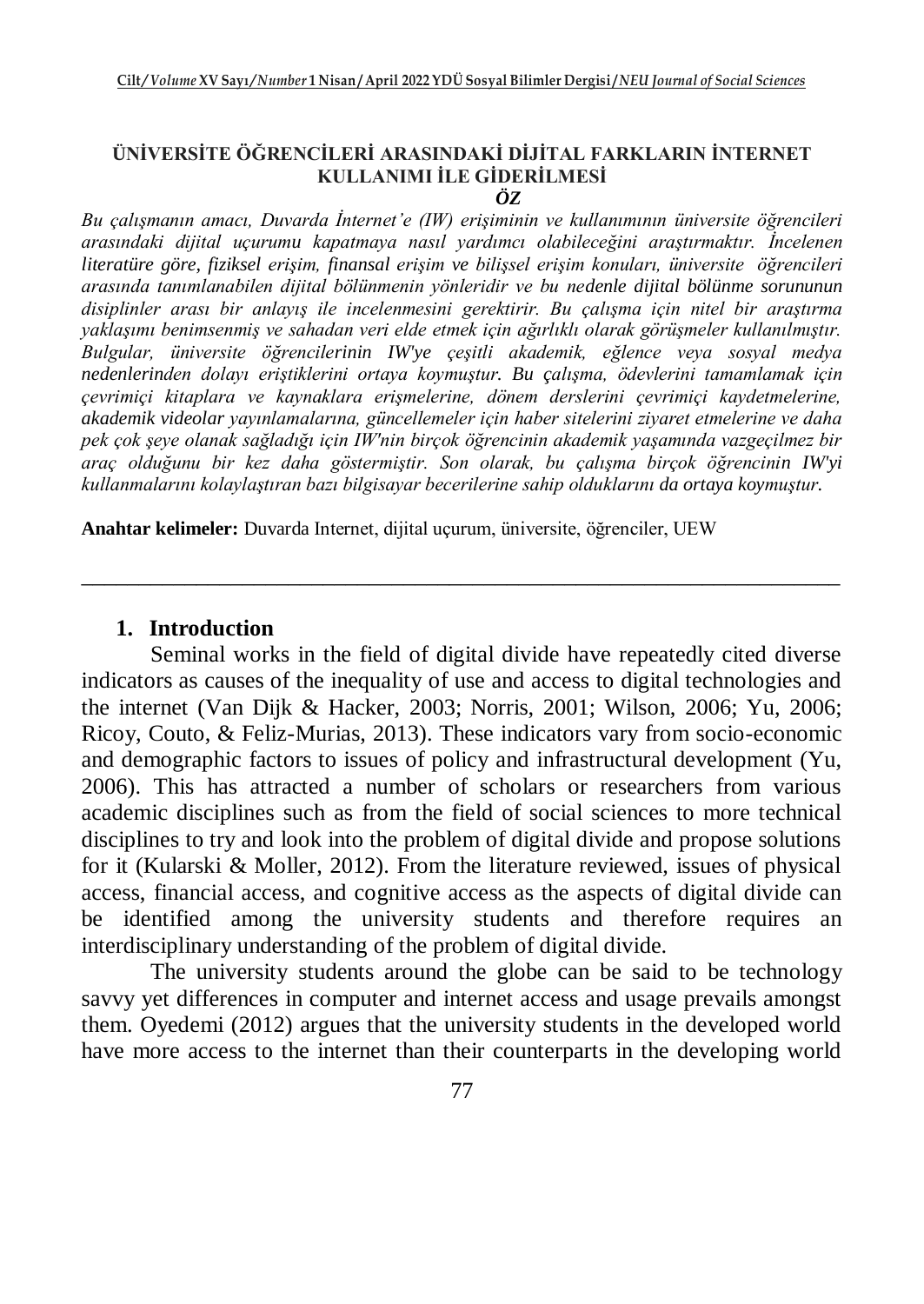suggesting a digital divide scenario on the global front. Santos, Azevedo, & Pedro (2013) add that there are differences in the possession of IT skills even among tertiary students who may have received a uniform technology education.

Ricoy, Couto, & Feliz-Murias (2013) also agree that digital divide exists among the university students especially in the case of freshman year. They explain further that digital divide among the university students can present itself in two forms, that is, in the acquisition of digital devices and the use of digital devices. Economic constraints prevent some students from acquiring the latest technologies and that means they will also lack the skills in operating these new devices (Ricoy et al., 2013). On the other hand, students who can afford or have access to various kinds of modern technologies stand a good chance of acquiring skills in operating them all (Ricoy et al., 2013). Ricoy et al (2013) argue that educational institutions are unable to afford the latest technologies that may alleviate the technology gap among students and that makes the issue of digital divide more pronounced in an educational setting.

This study is purposed to discover the potential of the Internet-in-the-Wall (IW) in bridging digital gap among the university students. Pee, Kankanhalli, & On Show (2010) argue that a public internet facility like the IW has the potential to bridge the technological gap between the ''haves'' and ''have-nots'' and it therefore deserves considerable attention from researchers. The study used the case of University of Education, winneba (UEW) where there is an Internet-inthe-Wall facility that serve its large student population in various ways. It is worth mentioning here that this is a contextually-based study which elicited information from viewpoints peculiar to individual participants who could be subjective, as such, qualitative approach was more appropriate.

This study was necessitated by the fact that few research works (e.g., Pee et al., 2010) have ever come close to our topic, thus, this work will add to the few existing literature and will guide policy makers and educational administrators in formulating measures to tackle digital divide.

The remaining sections of this study is organised as follows: Definitions and justification for the interdisciplinary nature of digital divide/gap; emergence of Internet-in-the-Wall; history of UEW's Internet-in-the-Wall; method; results; and finally, a discussion will be added.

### *1.1Main Questions/Statement of Purpose.*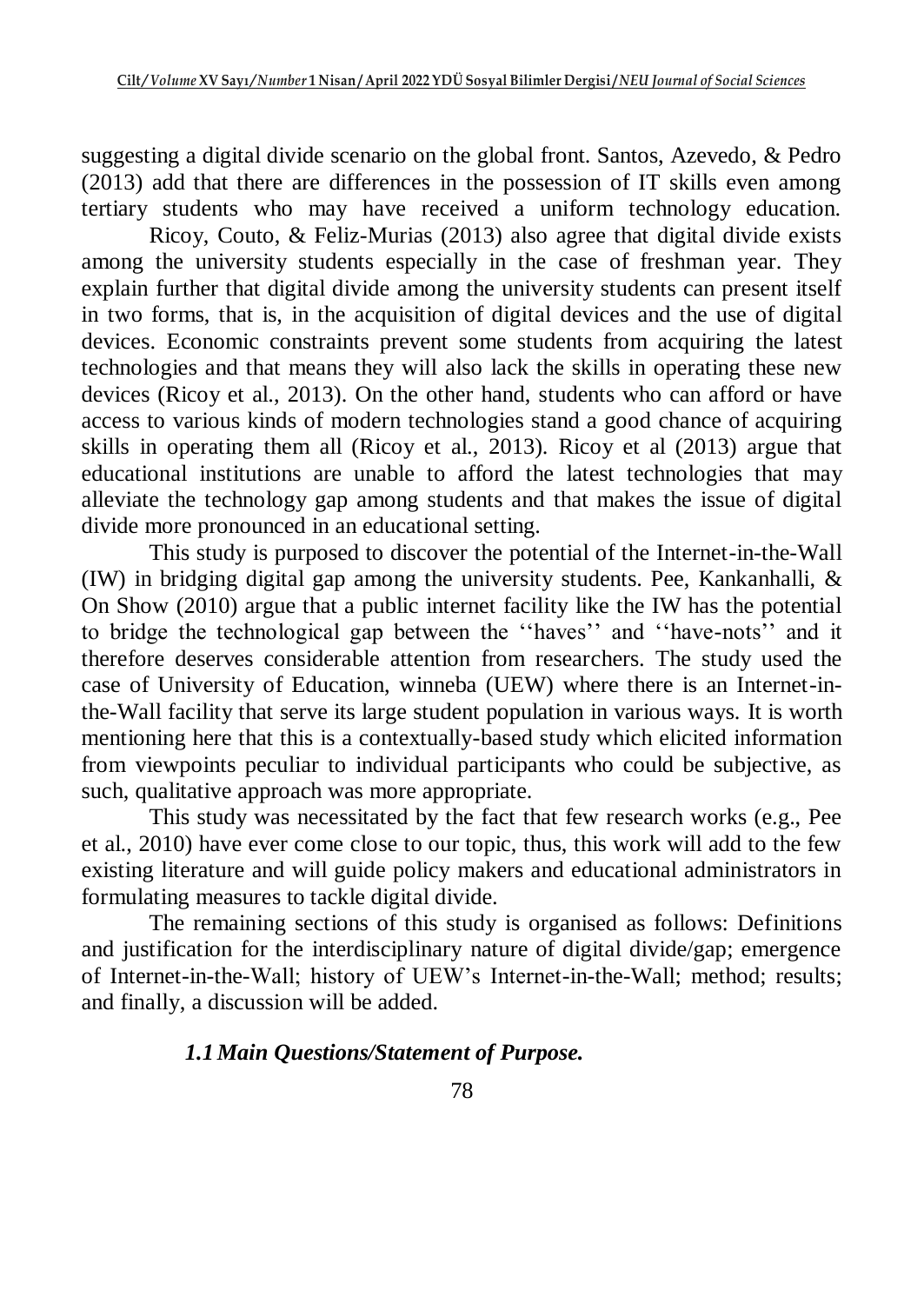This study aims to examine the potential of the Internet-in-the-Wall (IW) in bridging digital gap among the university students. The main questions driving this study are:

- i. What are the purposes for which the university students access the IW?
- ii. How does the IW affect academic activities of the university students?
- iii. What computer skills do the university students possess?

# **2. Definitions and Justification for the Interdisciplinary Nature of Digital Divide/Gap**

Digital divide/gap has got so many definitions and meanings in the literature.

In the past, digital divide meant the incongruity in access to the internet among households (Pierce, 2018). However, the earliest known definition of digital divide was in 1994 (Merriam Webster, n.d.) and it was defined as the inequalities between those who have computers and internet access and those who do not. According to Van Dijk (2006), digital divide can generally be defined as the gap between individuals who have access and individuals who do not have access to latest technologies.

Castells (2002) defines digital divide as a sort of inequality pertaining to internet access among social groups. He continues to add that ensuring equal access to the internet in this post-modern age is critical to resolving the issue of digital divide.

Selwyn (2004) has a political definition for digital divide as the perceived difference between citizens who are ''connected'' and those citizens who remain ''disconnected'' from technology, information, and post-modern society. Selwyn (2004) argues that digital divide could be a political issue and that the political decision to provide general access to IT infrastructure and the internet can bring many citizens to the digital age thereby narrowing the gap between the so called ''connected'' and ''disconnected'' citizens. Norris (2001, p4) succinctly defines digital divide as ''any and every disparity within the online community.'' This could mean any form of inequities associated with access and the use of the internet.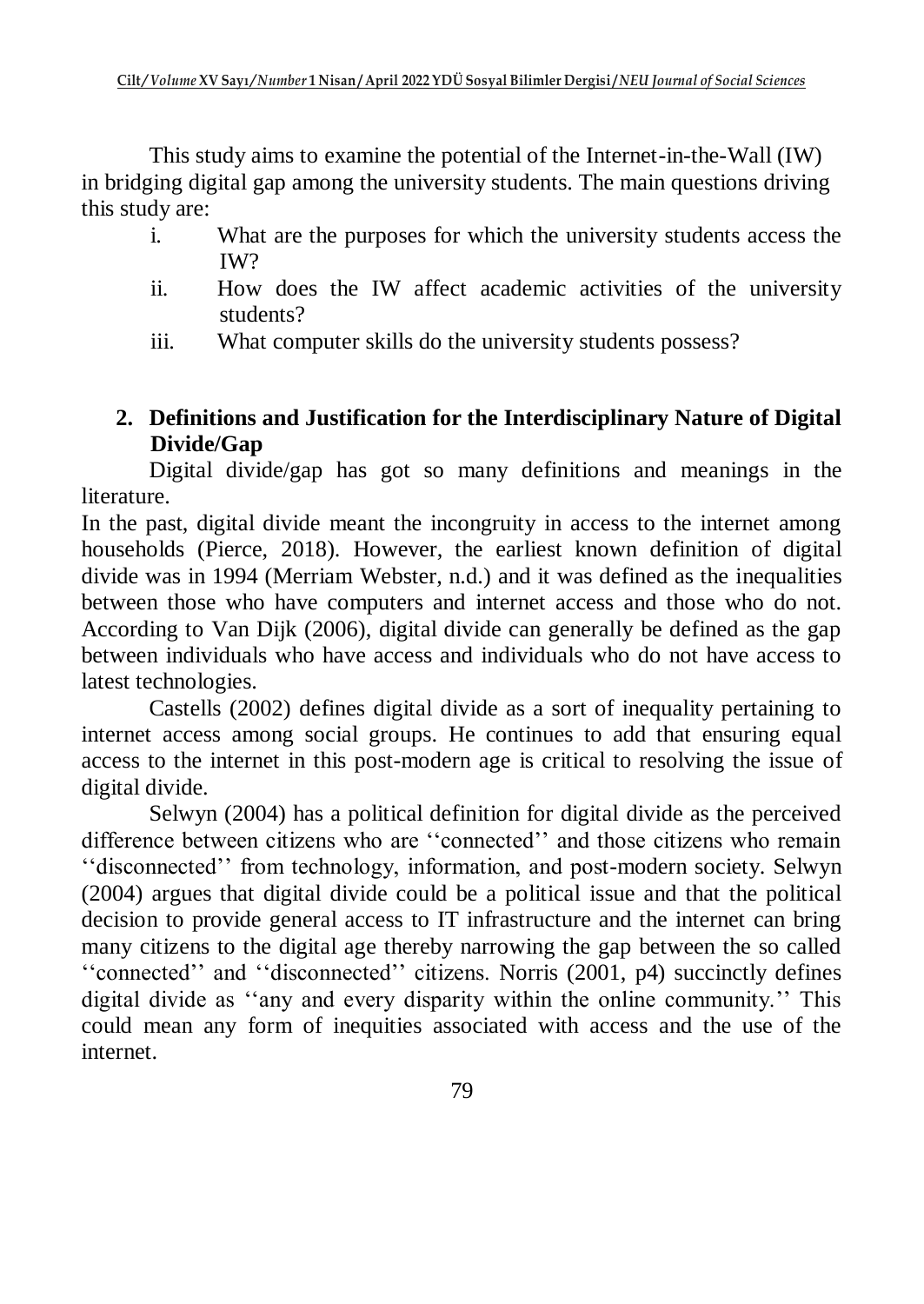Wilson (2006) defines digital divide as inequalities between populations with regards to access, distribution, and use of information technologies. According to Wilson (2006), there are six (6) demographic dimensions of the digital divide: Gender, geography, income, education, occupation, and ethnicity. All these demographic factors create certain stratification processes that produce classes of winners and losers of the information society. Again, digital divide has eight (8) aspects according to Wilson (2006). Knowledge of the aspects of digital divide can enhance one's understanding of the context from which one may be considering digital divide. Physical access (access to ICT devices), financial access (cost of ICT services relative to annual income), cognitive access (ICT skills), design access (usability), content access (availability of relevant applications and information online), production access (capacity to produce one's own content), institutional access (availability of institutions that enable access), and political access (access to the governing institutions where the rules of the game are written) make up the eight aspects of digital divide (Wilson, 2006).

Other definitions consider digital divide as the differences in access and use of computers and the internet at various levels such as personal or individual level, household level, company level, and regional or country level. For instance, Cilan, Bolat, & Coskun (2009) as cited in Bach, Zoroja, & Vukšić (2013) define digital divide as access and usage differences in IT between individuals, firms, regions, and countries. Again, digital divide refers to ''the gap between individuals, households, businesses and geographic areas at different socioeconomic levels with regard to both their opportunities to access information and communication technologies (ICTs) and to their use of the Internet for a wide variety of activities (OECD, 2006).

From a more social perspective, digital divide is a situation where the poor and minorities in the society are unable to access computers and the internet, and are unable to acquire the skills to use information technologies meaningfully (Attewell, 2001). The traditional definition of digital divide as any disparity between individuals who have access to IT and those who do not is limited and needs to be reconsidered as it excludes factors that are pertinent for a comprehensive understanding of the concept (Stellefson, Chaney & Chaney, 2008). Digital divide definitions should therefore be revised to capture the issue of usability, content availability, and social divides that bring about inequalities in the digital world (Stellefson et al., 2008).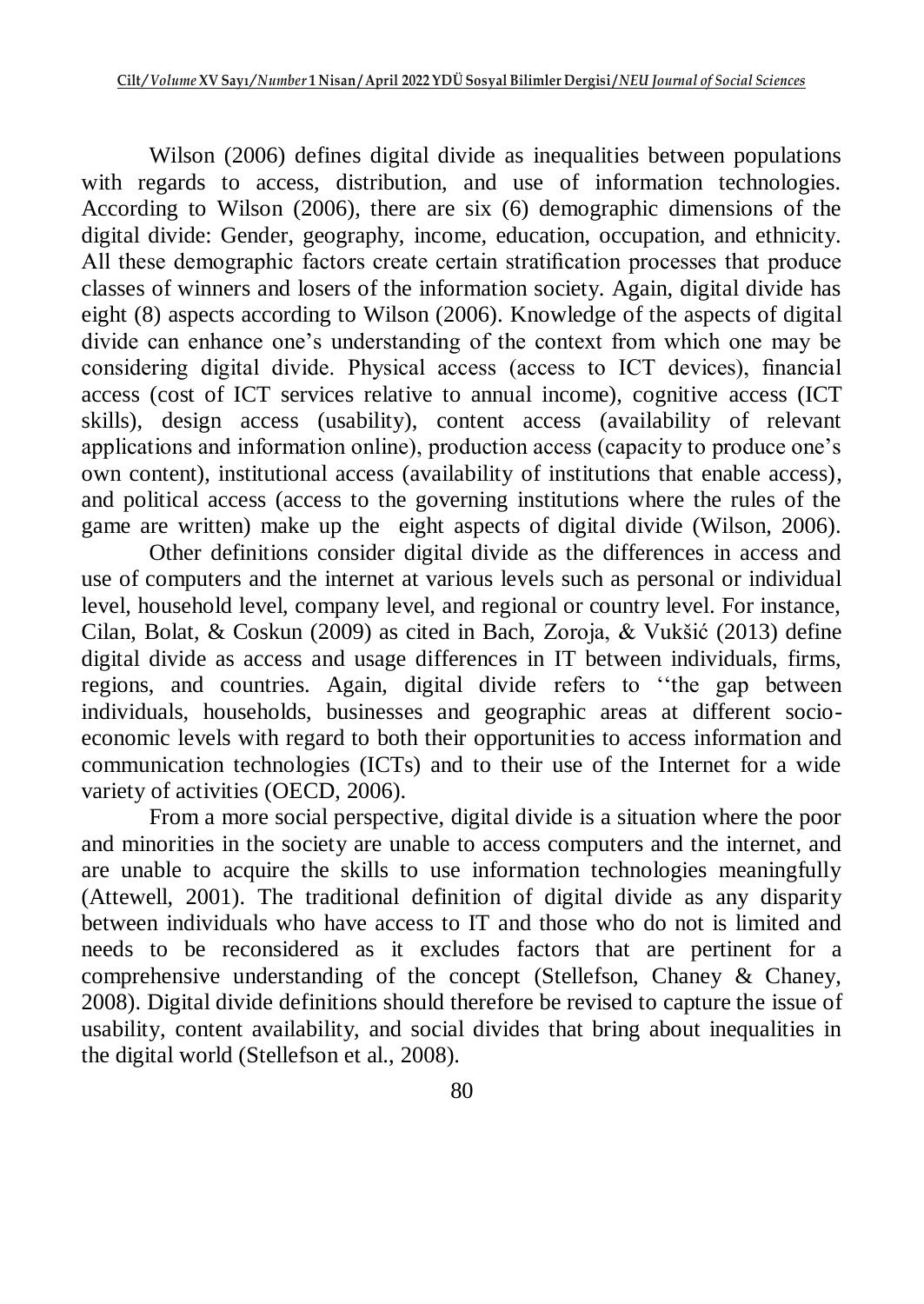Kularski and Moller (2012) posit that the digital divide issue is of interest to many academic disciplines and there are unique reasons why a particular discipline may decide to study digital divide. The social sciences for instance, may decide to conduct enquiries into digital divide for the reason being that the divide reflects and highlights issues of social inequalities (Kularski & Moller, 2012). More specifically, a political scientist or a policy maker will have an interest in digital divide due to the political significance of the internet and how it should function in a country (Kularski & Moller, 2012). Also, Selwyn (2004) argues that at present, there have been calls by stakeholders, policy experts, and politicians to tackle the issue of social exclusion in all its forms in the western society. He adds that the prominence and urgency to rid the western society of all kinds of social exclusion has prompted discussions on digital divide and has called for policies to look in that direction as well. This is one way digital divide has crept into political discourses and has set the tone for political scientists to conduct enquiries into the problem of digital divide. Digital divide is also of concern to the more technical disciplines such as Information and Computer Sciences; thus, making the study of digital divide interdisciplinary (Kularski & Moller, 2012).

### **3. Emergence of Internet-in-the-Wall**

Internet-in-the-Wall (IW) is generally a facility where the public can access information and services on the internet. Several authorities have various definitions for the IW based on the different names that have been assigned to the facility. In this study, the researcher agrees with Schware (2007) that the term is imprecise and will therefore consider Internet-in-the-Wall as a facility […] referred to differently as telecenters (TCs), information kiosks, internet access points, community technology centres, internet kiosks, and cybercafés. Other names incorporate telecottage, telekiosk, teleboutique, phoneshop, infocentre, digital clubhouse, tele-village, and cybercafé (Arko, Owusu, & Kwadzo, 2019).

IWs have been set up in different nations to help advancement in schooling, administration, and society. For instance, in Nigeria, the Owerri Digital Village was started in 2001 to furnish young people with technology tools and assets to enhance learning (Ugwuegbu, 2003). In India, the Prime Minister's Office started the Warana Wired Village Project to enhance the activities of cooperative societies by providing horticultural, medical, and educational data to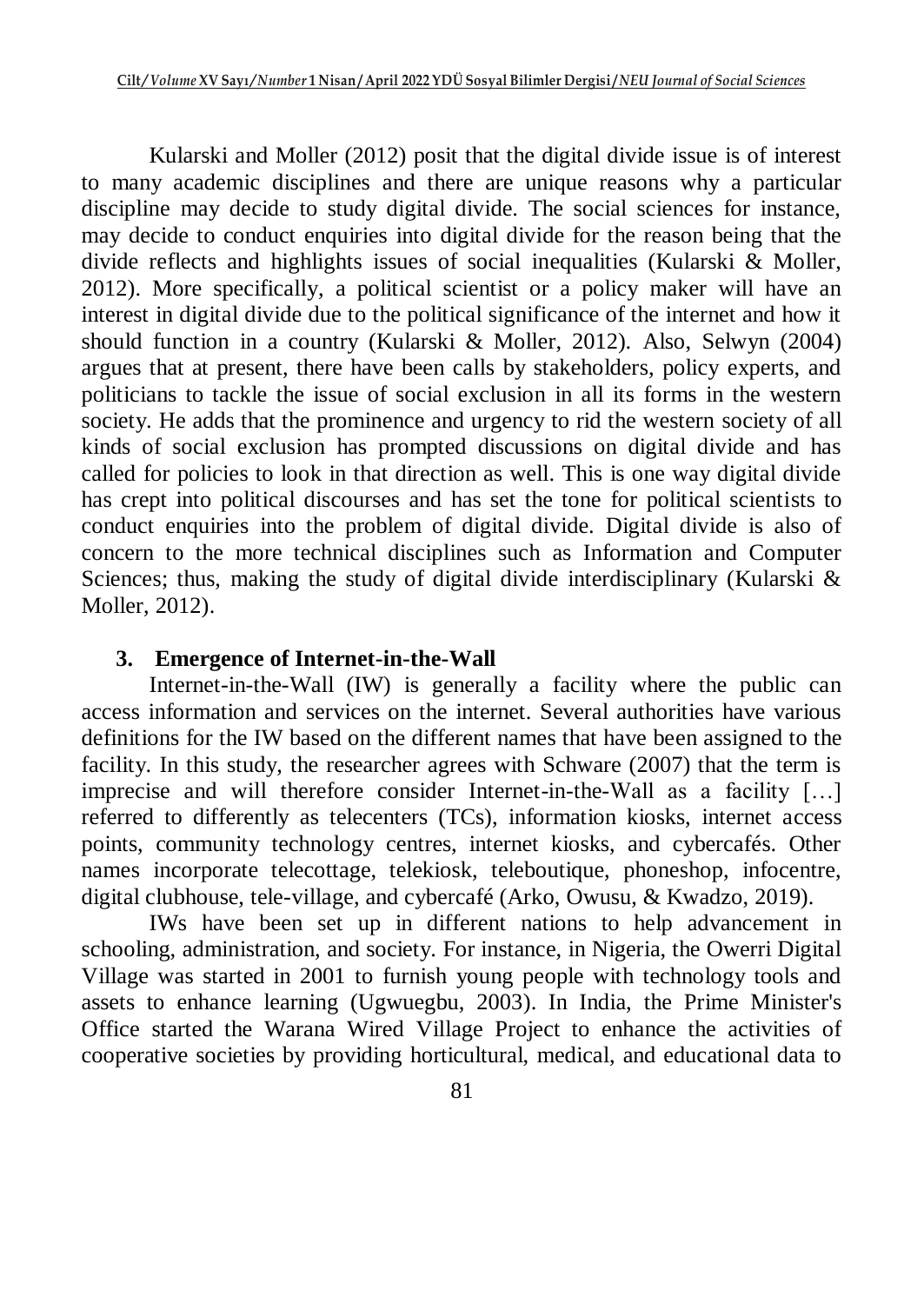seventy (70) towns (Das and Narayanan, 2005). In the advanced world also, the public authority of Denmark supported a few public undertakings to expand internet use among older populace (Jaeger, 2004). In North America, Canadian libraries give web access to about 8% of the Canadian public (Umbach, 2004).

Studying Internet-in-the-Wall is also important because unlike personal computers, they are installed at public locations and shared among rather than owned by individual users. Issues like convenience of location and price of access are likely to be some of the setbacks for using a public internet facility (Pee et al., 2010). That notwithstanding, various reasons have been assigned for establishing Internet-in-the-Wall or a public internet facility:

- 1. Enhance access to information technologies. Individuals who do not own ICT devices can visit these centres to use them;
- 2. Provide work for individuals;
- 3. Provide opportunities for workers who reside in far-away places a fully equipped environment to work online; (Arko, Owusu, & Kwadzo, 2019).

# **4. History of UEW's Internet-in-the-Wall**

UEW's Internet-in-the-Wall (IW) is a modern internet facility placed at vantage points inside the university's main campus (North) in Winneba. The facility was put up and commissioned under the administration of the erstwhile vice-chancellor of the university, Professor Asabere Ameyaw (Agyare, 2019). Agyare (2019) stated in an interview that; a large number of the university students either do not have a personal computer or have challenges accessing the internet for academic motives and it is in this view that the university management decided to erect an IW to correct this deficiency in the university's education system. The management decided to site the IWs at visible locations on the university campus and halls of residence where students can easily access them (Agyare, 2019). The rationale for putting up the IW is thus highlighted below:

- **1.** Aid students in their research activities where they may need access to the internet;
- **2.** Enhance access to the Student Information Portal (SIP) without much of a difficulty;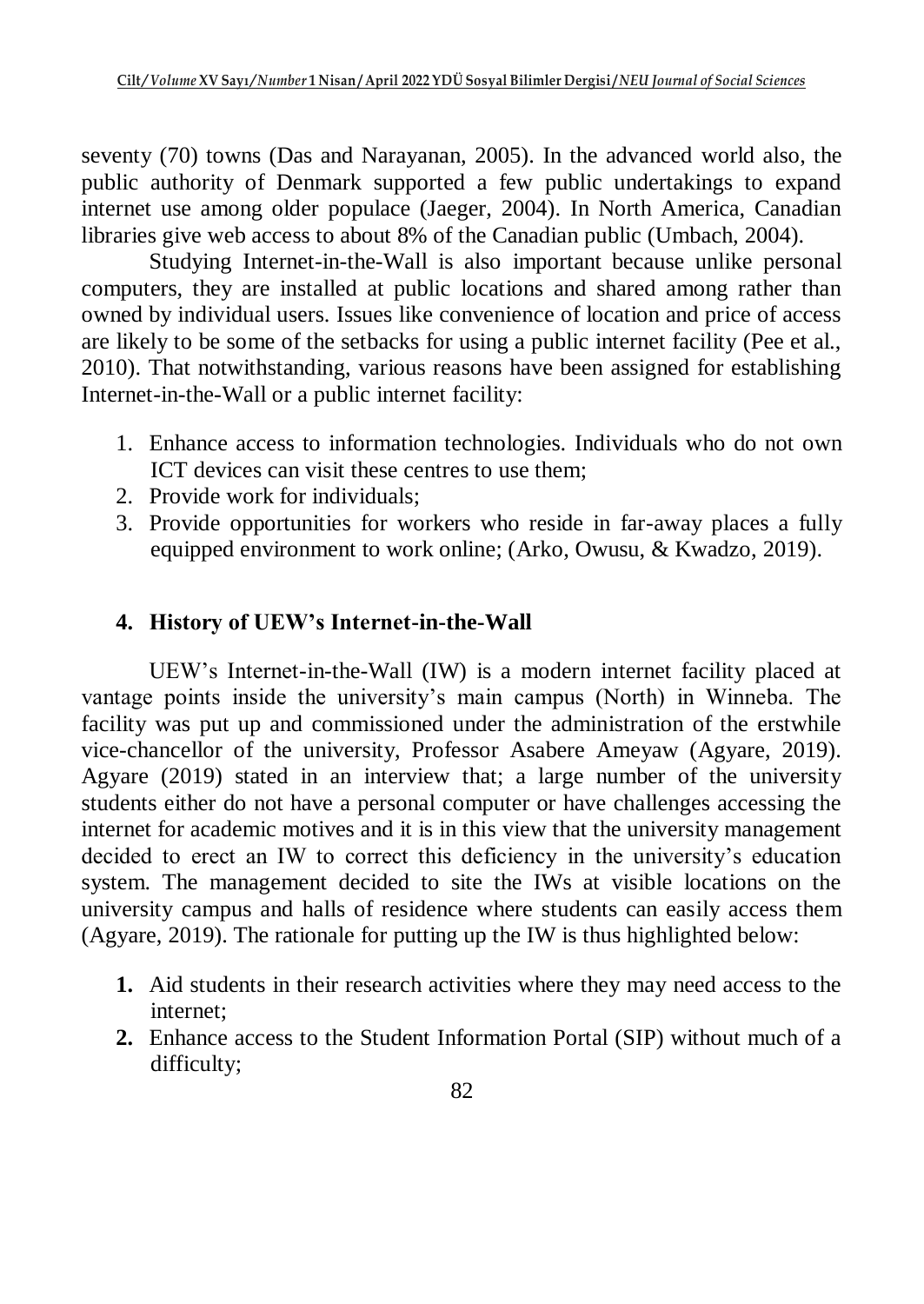**3.** Encourage students to exchange information via E-mail and student portals (Agyare, 2019).

The IW is embedded with a desktop screen, a keyboard, and a mouse that operate on an Intel Core (II) Duo Processor, and has a limited user account which is Read Only (Agyare, 2019).

## **4. Method**

The purpose of this study is to discover the potential of the Internet-in-the-Wall in removing digital gap among the university students. We must say here that this study adopted the qualitative approach and the interview method was used. Most leading researchers in social research recommend that research about opinion or experience should employ qualitative interviews in order to find out values or influential factors which the respondents are aware of but unknown to the investigator (Guba & Lincoln, 1994). The interview type was mainly semistructured. The use of interview guide served as a guideline and helped to structure the discussion to some extent.

In an attempt to realise the objective or purpose of the study, the researcher solicited opinions of students on various issues surrounding the topic. Open-ended questions were put to respondents (students) in an interview to ascertain their level of IT skills or knowledge, how they are able to interact with the IW and whether it is serving their needs or not, and how they view digital divide and solutions to it.

The researcher came out with the final set of interview questions - after subjecting initial draft of questions to thorough reading and revision on multiple times - that were all self-explanatory and could generate relevant responses from interviewees or respondents to satisfy the research objective or purpose.

For instance, the first question was put this way: Would you say you agree with my above definition of digital divide? If not, what do you understand digital divide to mean or include? This question was to test respondents' knowledge of digital divide since the term is a nascent one and many people may not be familiar with it. The second question that was used in the research was: Do you have access to digital technologies like laptops, desktop/PC, tablets and smartphones, etc.? Respondents' access to any of the digital technologies was deemed necessary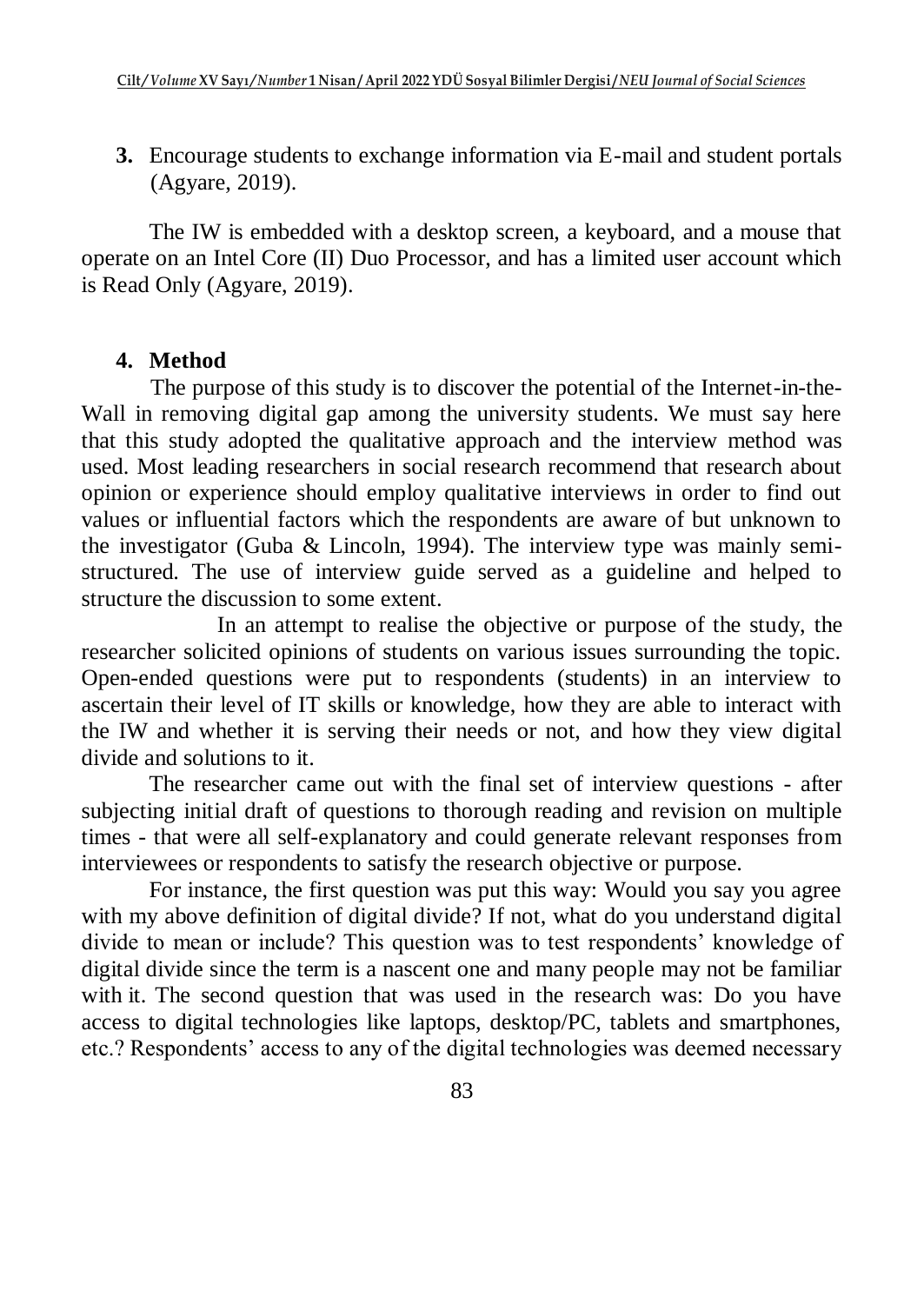as that may have an influence on the opinions given by them and hence needed to be measured. The third question was put as: How has access to these digital devices affected your academic activities on campus? The researcher wanted to know if the use of digital devices were beneficial or detrimental to students' academics in any way. The fourth question was: What do you think would be some of the causes of digital divide/gap among students in UEW? The researcher asked this question with the intention that students or respondents may be able to identify some factors they see to contribute to digital gap in the university.

The researcher posed the fifth question to know if respondents have any IT skills and whether they are able to operate the IW without any form of guidance. The question was: Are you able to use the Internet-in-the-Wall on your own? And what ICT skills do you possess? It could be easier or difficult to interact with the user interface of the IW, the researcher therefore wanted to find this out by posing the sixth question: How do you perceive the user content/interface of the Internet-in-the-Wall? How did you find out about the existence of this computer terminal? This was the seventh question. By asking this question, the researcher wanted to know how popular the IW is among respondents.

The eighth question asked for the rationale behind the use of the IW by students or respondents, the question was: For what purposes do you often use the Internet-in-the-Wall? (academics/ research, social media connectivity, online trading, others). The ninth question was about duration or how long students or respondents use the IW when they visit it. The question was posed as: How long (in hours/minutes) do you spend using this facility?

The tenth question sought to know the frequency at which respondents access the IW as it asked: How often do you make use of the Internet-in-the-Wall?

The eleventh question asked: In what ways has the Internet-in-the-Wall served your academic needs on campus? By asking this, the researcher simply wanted to know how useful the IW has been to students' academic life. Another question was: What do you think are some of the measures that can be put in place to ameliorate the digital divide situation in UEW? By posing this as the final question to respondents, the researcher wanted them to suggest ways to narrow the digital gap especially on UEW campus.

The sample size for the research was fifteen (15) respondents. Sample sizes are usually small in qualitative research (Patton & Cochran, 2002). Attempt was made to get an equal distribution of male and female participants. For this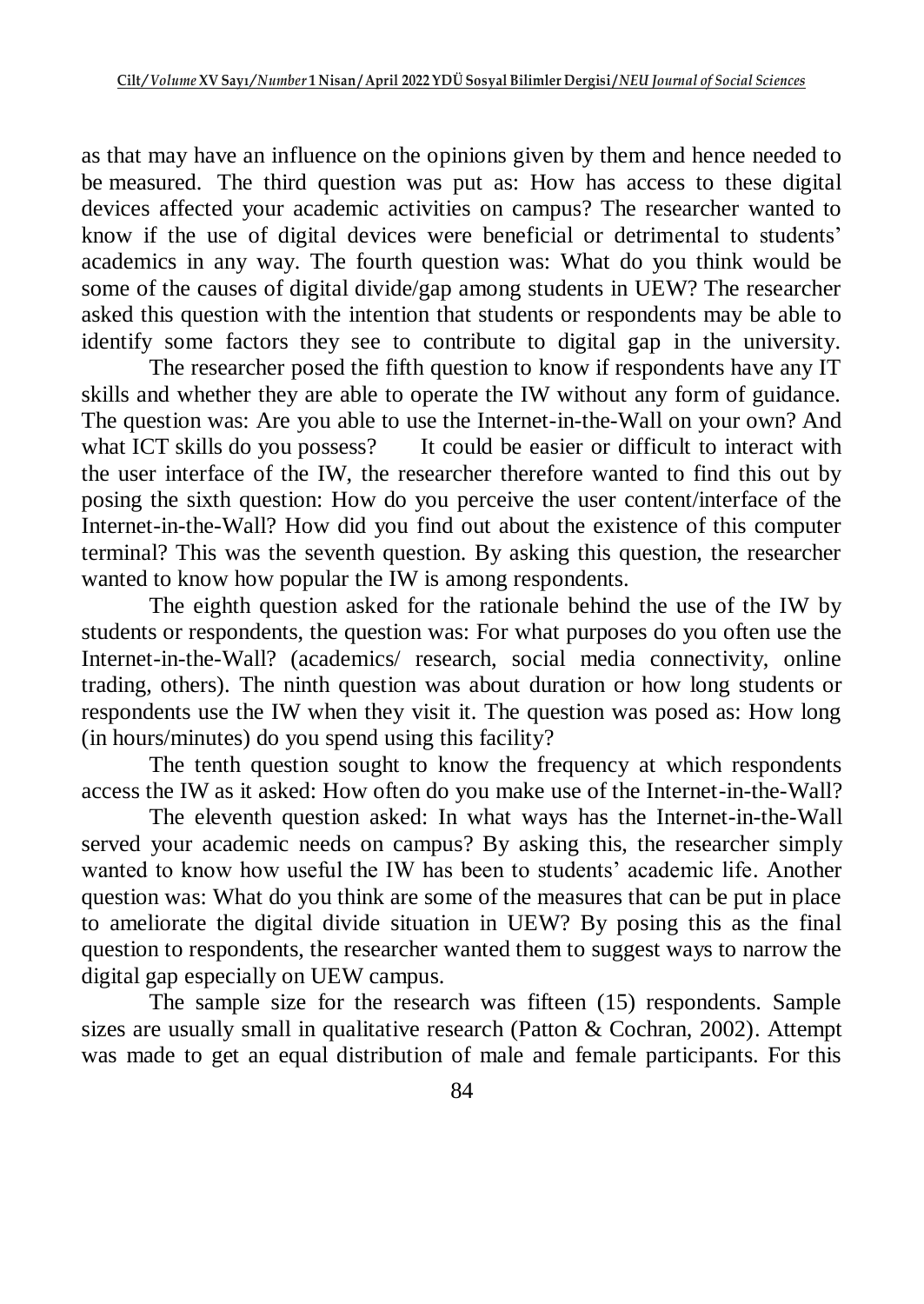study, the target population was students in the university. The samples for this study were picked through convenience sampling technique where members of the sample are chosen based on their relative ease of access.

The data collection took place between February and March, 2019. Before initiating interviews, the research was explained again in brief, and students were given the opportunity to ask questions or raise any queries they had, though none were raised. The researcher always give a copy of the interview guide to every student he interviewed to fill the demographic section. Questions were asked in the order arranged on the interview form or guide. Normally the researcher allows some time for the respondents to think about the question before they start talking. Verbal consent was obtained for recording the interviews. The interviews ranged in duration from  $20 - 25$  minutes.

The data was collected from both primary and secondary sources. The secondary data was based on books and journal articles that were drawn from UEW Library and online academic databases such as ERIC and Google Scholar. In-depth interviews, specifically semi-structured type, constituted the method that was used to collect the primary data for the study. All the interviews were audiotaped. The audio-recordings were transcribed and later classified under themes generated during data analysis.

About ethical consideration, the researcher always identified himself to potential respondents by showing his student ID card and an official note from his department that gave him the right to interview students. Before the start of every interview, the researcher made it clear to students that they can withdraw their contribution to the study anytime they wish and that their responses will be taped and stored confidentially for later analysis. The validity and reliability of this research was ensured through data triangulation. Both primary and secondary sources of data were used in this study to counter the effects of bias, inaccuracies, and inconsistencies in data gathering or reporting and to give more confidence to the findings of this research. Also, direct quotations from respondents were included in the results analysis to enhance the internal validity of the study.

### **5. Results**

This section first described the attributes/demographics of the participants. It also presented the findings/results of the various themes. Much of this section consists of verbatim quotes of the interviewees; at times, they are quoted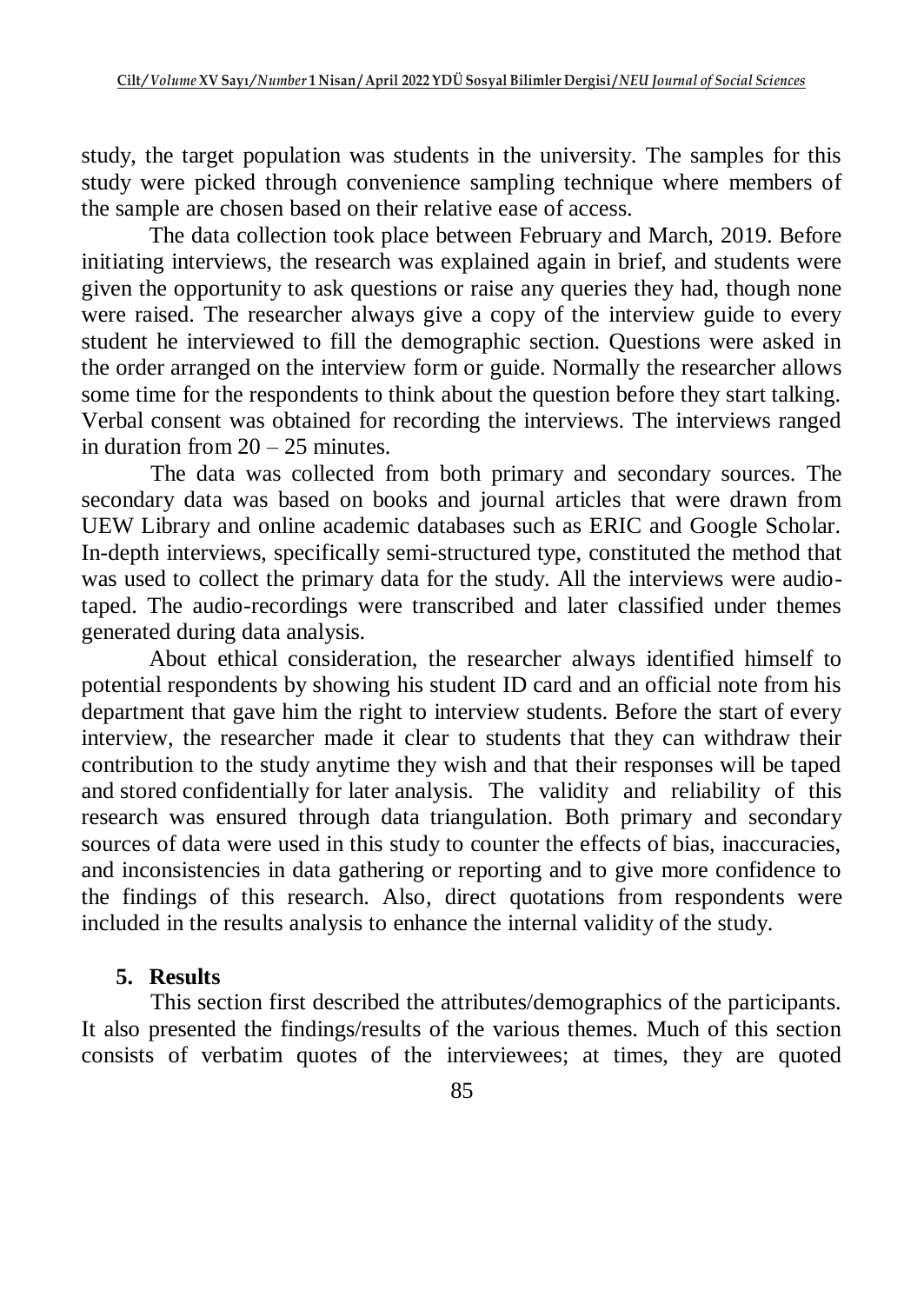extensively, to maintain the integrity and fullness of interviewees' expressions, thereby keeping comments in context. Through coding and analysis processes, common themes and sub-themes have emerged from interviewee transcripts. The researcher took a sample size of fifteen (15) respondents/interviewees.

# *5.1 Demographic Profile of Respondents.*

The following socio-demographics were analysed; gender, age, level of student/ respondents, program/department and period of computer use/ownership.

The researcher discovered that, out of the 15 interview guide administered, 11 of the respondents were males representing 73% of the total population sampled, while 4 of the respondents were females representing 27% of the total population sampled. It can thus be said that male respondents out-numbered the female respondents in this study. The age distribution indicates that all 15 respondents of the total population sampled fell within the age range 20-30 years, representing 100%. There was no age recorded under the following age ranges; below 20 years  $(0\%)$  and above 30 years  $(0\%)$ .

The evidence gathered from the field showed that 3 respondents representing 20% were in level 100, 1 respondent representing 6.6% was in level 200, 3 respondents also representing 20% were in level 300, 7 respondents (47%) out of the total population (15) sampled were in level 400. Finally, there was 1 respondent (6.6%) in level 800 whom the researcher interviewed.

Again, through data gathering, it was revealed that 4 respondents representing 27% of the population sampled were political science major students, 2 (13.3%) respondents were geography major students, again, 2 (13.3%) respondents were economics major students, and 2 respondents representing 13.3% of the population sampled were history major students. 3 students representing 20% of the total sample were social studies major students, and finally, 2 respondents from the special education department represented 13.3% of the population sampled.

Data gathered from the field revealed that 5 of the respondents representing 33.3% of the population sampled had used and owned computer(s) for a period of 1-2 years. Again, 3 respondents representing 20% of the population sampled said they had used and owned computer(s) for a period of 3-5 years. 7 respondents representing 47% of the population sampled had also used and owned computer(s) for a period of 5 years and above. Finally, there was no figure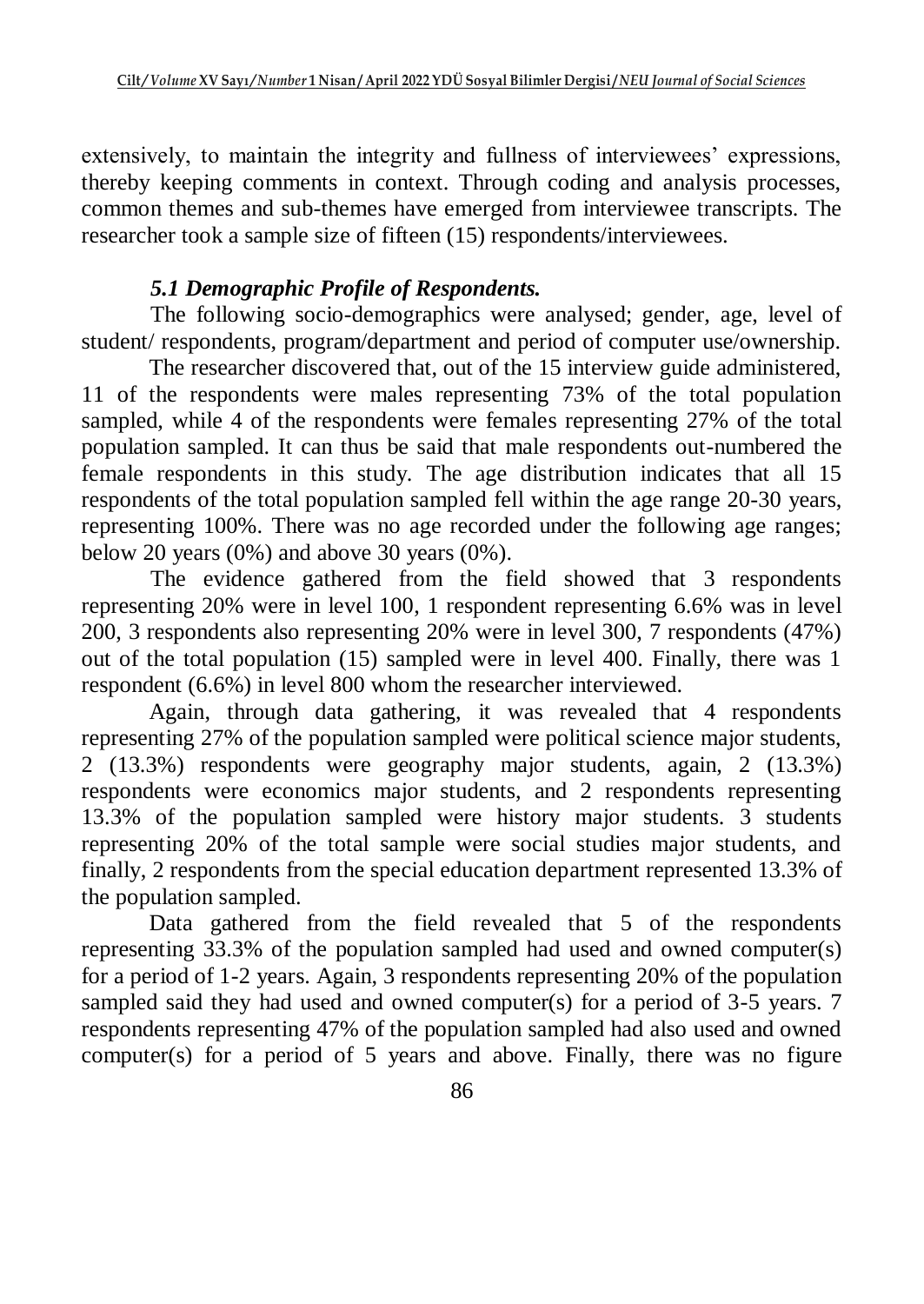recorded for the ''none'' section. All the respondents seem to have owned or used computer(s) in one way or the other.

Summary of respondents' demographics is given in table 1.

| <b>Tuble 1.</b> Building $\theta$ is respondents <b>Demographies</b> | <b>Descriptors</b>       | Frequency        | Percentage (%) |
|----------------------------------------------------------------------|--------------------------|------------------|----------------|
| Gender                                                               | Male                     | 11               | 73             |
|                                                                      | Female                   | $\overline{4}$   | 27             |
| Age                                                                  | Below 20                 | $\Omega$         | $\Omega$       |
|                                                                      | $20 - 30$                | 15               | 100            |
|                                                                      | Above 30                 | $\overline{0}$   | $\Omega$       |
| Level of Student                                                     | 100                      | 3                | 20             |
|                                                                      | 200                      |                  | 6.6            |
|                                                                      | 300                      | 3                | 20             |
|                                                                      | 400                      | $\overline{7}$   | 47             |
|                                                                      | 800                      | 1                | 6.6            |
| Program/Department                                                   | <b>Political Science</b> | $\overline{4}$   | 27             |
|                                                                      | Geography                | $\overline{2}$   | 13.3           |
|                                                                      | Economics                | $\overline{2}$   | 13.3           |
|                                                                      | History                  | $\overline{2}$   | 13.3           |
|                                                                      | <b>Social Studies</b>    | 3                | 20             |
|                                                                      | Special Education        | $\overline{2}$   | 13.3           |
| Period<br>of<br>Computer                                             | 1-2 years                | 5                | 33.3           |
|                                                                      | 3-5 years                | 3                | 20             |
| Use/Ownership                                                        | 5 years and above        | $\overline{7}$   | 47             |
|                                                                      | None                     | $\boldsymbol{0}$ | $\mathbf{0}$   |

**Table 1.** Summary of Respondents' Demographics

Source: Field Data, 2019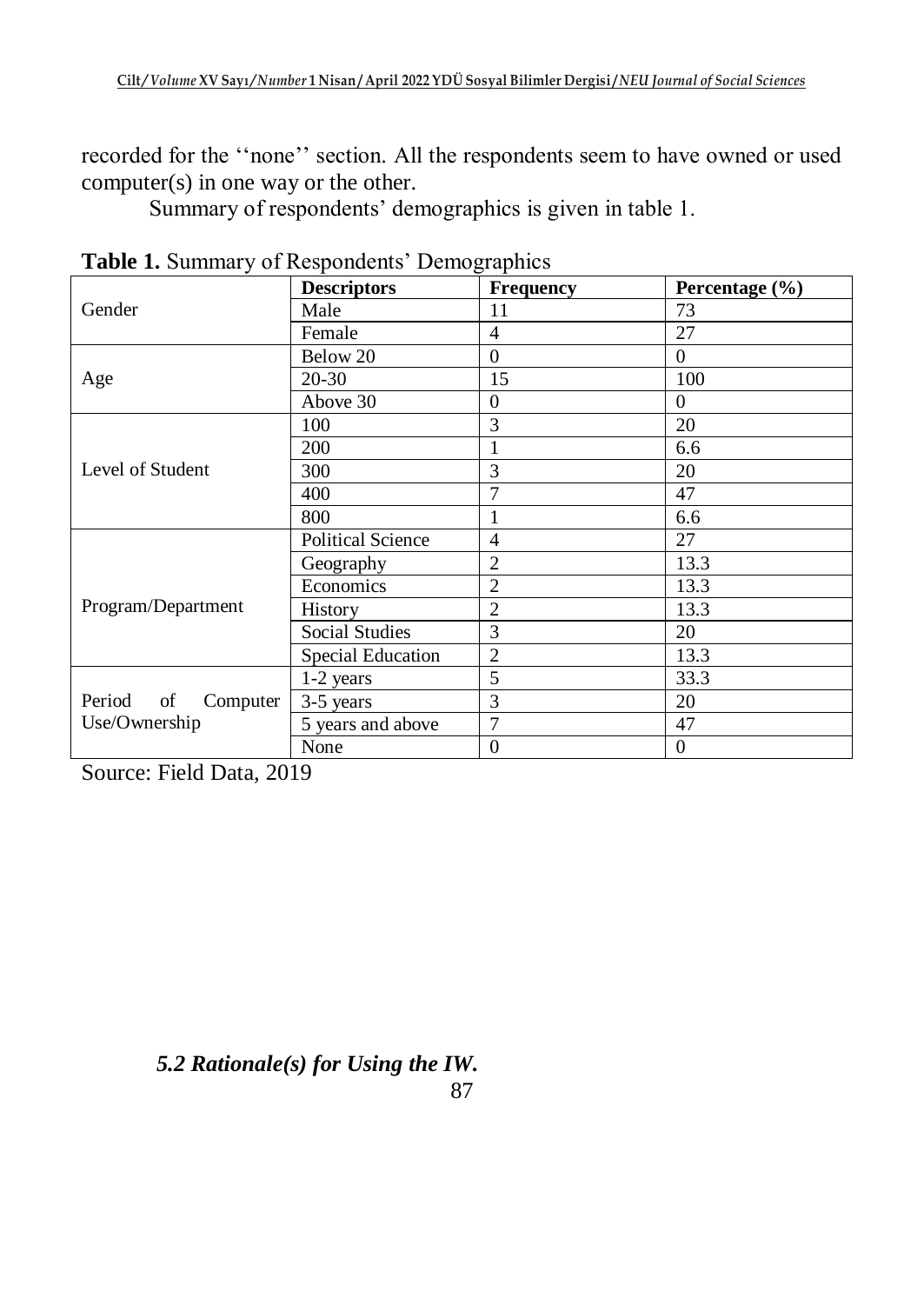For what purposes do you often use the internet-in-the-wall? This was the nature of question that interviewees responded to under this theme.

11 out of 15 interviewees admitted to using the IW for academic and research purposes only:

*''For academic purposes''* (Interviewee no. 1)

*''To search for academic information and to browse''* (Interviewee no. 6)

*''Usually, for academic purposes and to do research''* (Interviewee no. 7)

*''For my academic work, more especially, when I run out of internet bundle on my phone''* (Interviewee no. 11)

*''To do research on assignments''* (Interviewee no. 12)

Two interviewees used the internet facility to access academic resources online and to connect with people on social media:

*''Academic work and access to social media''* (Interviewee no. 4) *''Sometimes, academic purposes; other times, to check social stuffs le football matches''* (Interviewee no. 2)

Finally, two interviewees used the facility to connect on social media platforms only. For instance:

*''Social media; facebook and others''* (Interviewee no. 5) *''Social media''* (Interviewee no. 3)

### *5.3 IW and Its Impact on Students' Academics.*

This theme discusses how beneficial the Internet-in-the-Wall has been for students with respect to their academic activities.

11 out of 15 interviewees descanted their experiences with the Internet-inthe-Wall and how the facility has helped to improve their academic activities on campus:

*"I search for books online to read. I also browse and search for videos on how things are done; particularly, I watch videos on graphic designing. One problem is that, I cannot download anything on my drive and take it home. I haven't seen any port on the device where you can insert your flash drive. But there's a Bluetooth connection which you can use to download files onto your personal device"* (Interviewee no. 2)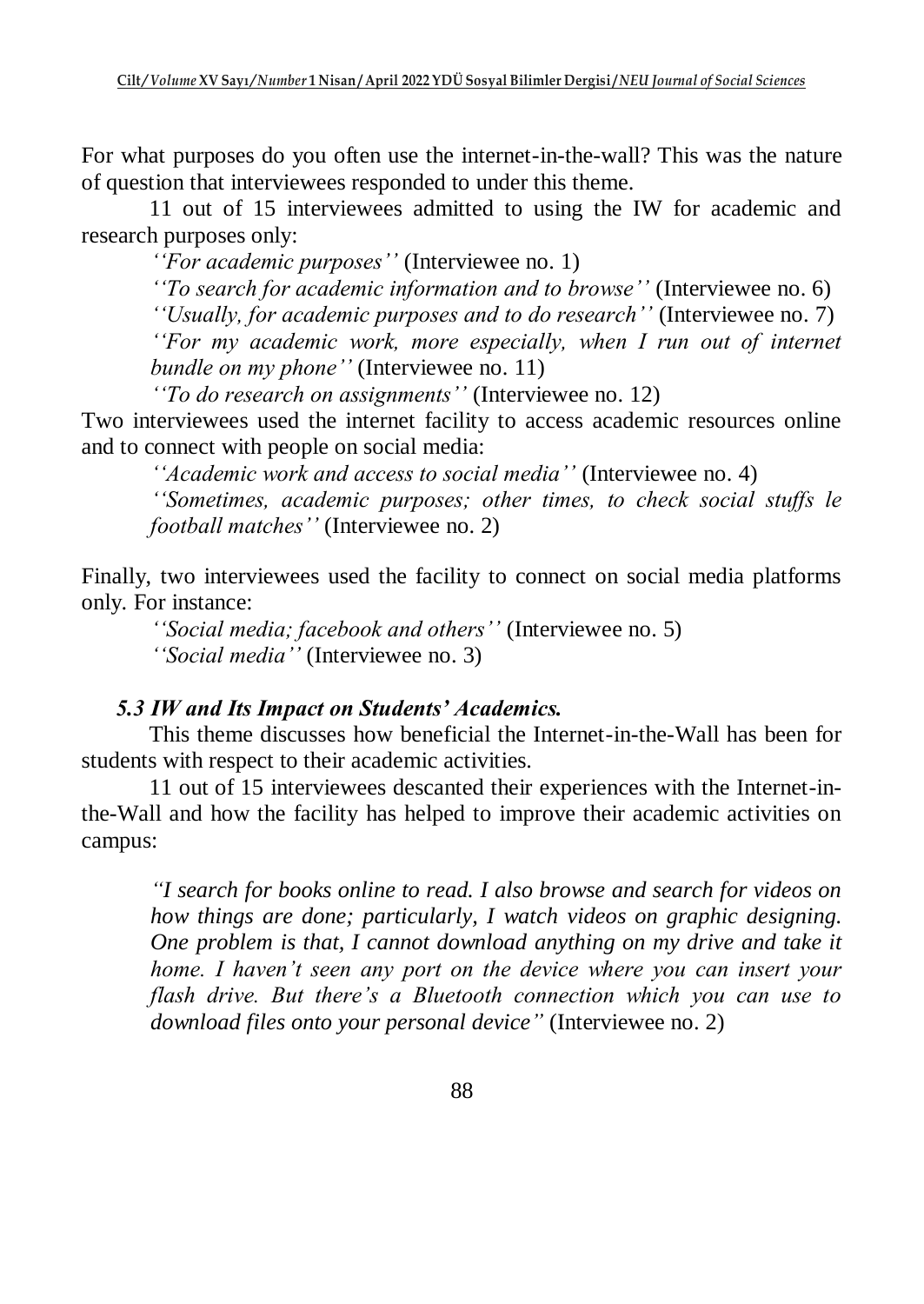*"It has improved my academic performance like in doing research work, downloading files that I can read to solve my assignments and research work"* (Interviewee no. 4).

*"The Internet-in-the-Wall has helped me to gain access to files to do assignments and long essays. It also gives me access to global news"* (Interviewee no. 5).

*"It significantly improved my academic performance especially in level 100 when I was a regular user"* (Interviewee no. 6).

*"The facility has helped me to get access to Wi-Fi, so that I can learn on my own. It has also improved upon my research"* (Interviewee no. 9).

*"For me, I will give it 35%. It has improved my research tasks; and it has also given me knowledge about things that I didn't know when I began using the Internet-in-the-Wall"* (Interviewee no. 12).

*"For me, I use the Internet-in-the-Wall to register my semester courses online; and also, to look up my academic results''* (Interviewee no. 15)

Four (4) interviewees expressed dissatisfaction with the use of the Internet-in-the-Wall arguing that for the most times the IW is faulty or underperforming, as a result, the facility is either having little or no impact on their academics:

*"It would've improved my academic activities if the internet connection was a little faster; since it's slow, it has not improved my academic activities in any way"* (Interviewee no. 13).

*"The internet is not even working; and it's my first time here, I have achieved nothing with it so far"* (Interviewee no. 14).

*"For that one, what I've observed is that, anytime you access it, you can't download or retrieve any file from it, so most at times, you just have to go through these files whilst they are on display. Actually, I don't benefit from it academically. And I can't stand there and learn at once, you know*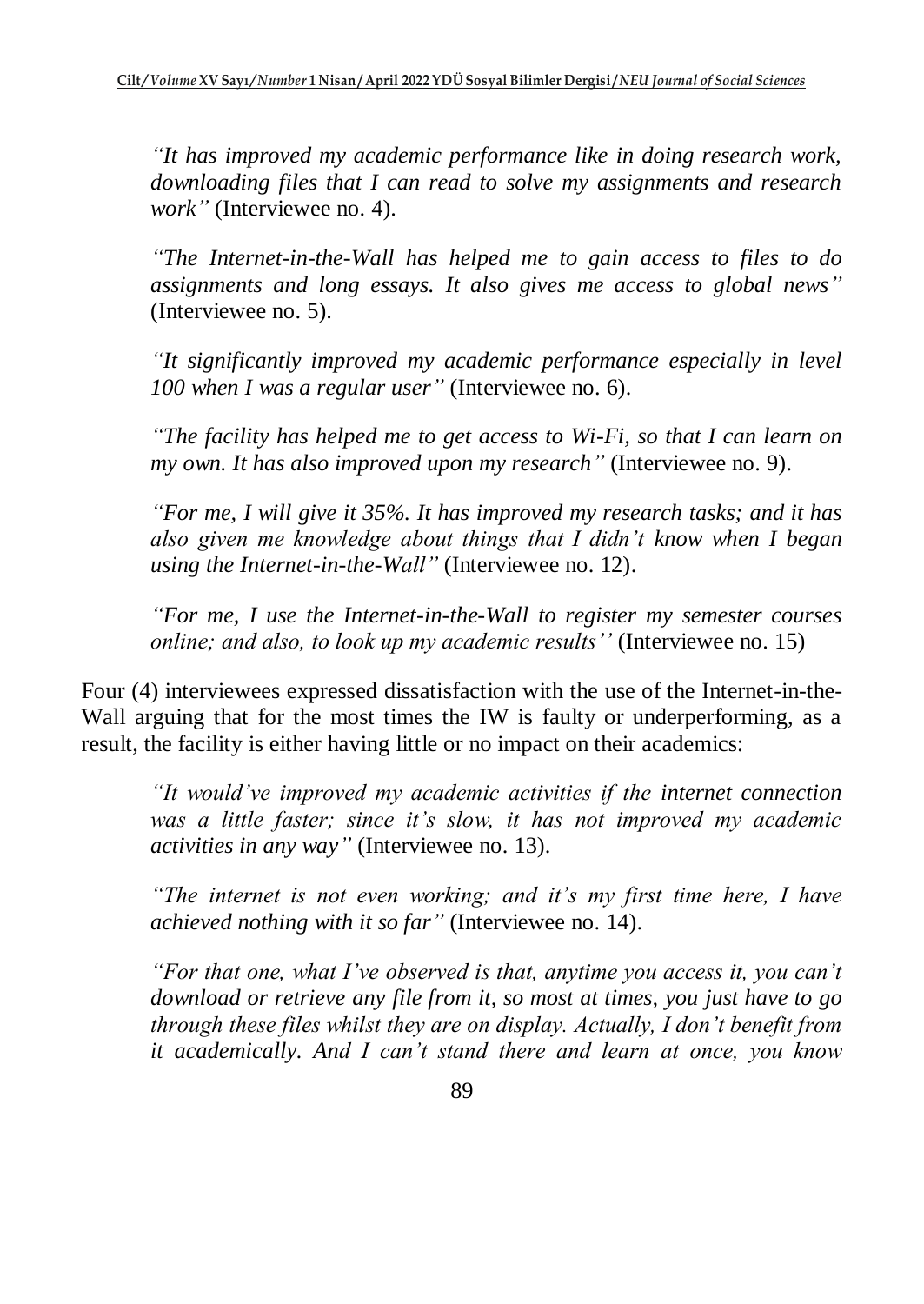*learning is a process. You can't just stand there and read everything and it just sticks. I just acquire some little information and then leave"* (Interviewee no. 7).

# *5.4 ICT Skills of Students.*

Under this theme, interviewees were queried to ascertain the nature of ICT skills they possess.

9 out of the 15 interviewees said they possess several ICT skills like typing, surfing the internet, information retrieval and literacy skills, MS office know-how and so on:

*"I can access the internet, download files, MS word, PowerPoint, others"* (Interviewee no. 4)

*"Typing, surfing the net, a whole lot"* (Interviewee no. 5)

*"Browse the net, MS word"* (Interviewee no. 6)

*"Typing, use of MS word, excel, and publisher''* (Interviewee no. 7)

*"I can type, efficient with MS office"* (Interviewee no. 8)

*"The ones I was taught here (ICT course in level 100); excel, word, typing and printing"* (Interviewee no. 13)

Five (5) interviewees mentioned they know only one ICT skill:

*"Just typing"* (Interviewee no. 11)

*"Typing"* (Interviewee no. 12)

*"I can type"* (Interviewee no. 15)

*"I'm a fast typist"* (Interviewee no. 10)

One interviewee in level 100 admitted to having no ICT skill:

*"No ICT skill; I'm yet to learn any"* (Interviewee no. 14)

# **6. Discussion**

Investigation into the purposes for which students access the Internet-inthe Wall (IW) revealed two major indications. The first was that students accessed the facility for academic reasons. The study revealed a sizeable number of students that heavily relied on the IW to accomplish their academic tasks. According to Agyare (2019), the IW was put up primarily to enhance or support students' academic activities; therefore, the research outcome adequately fulfils this objective. The other indication was that students accessed the IW for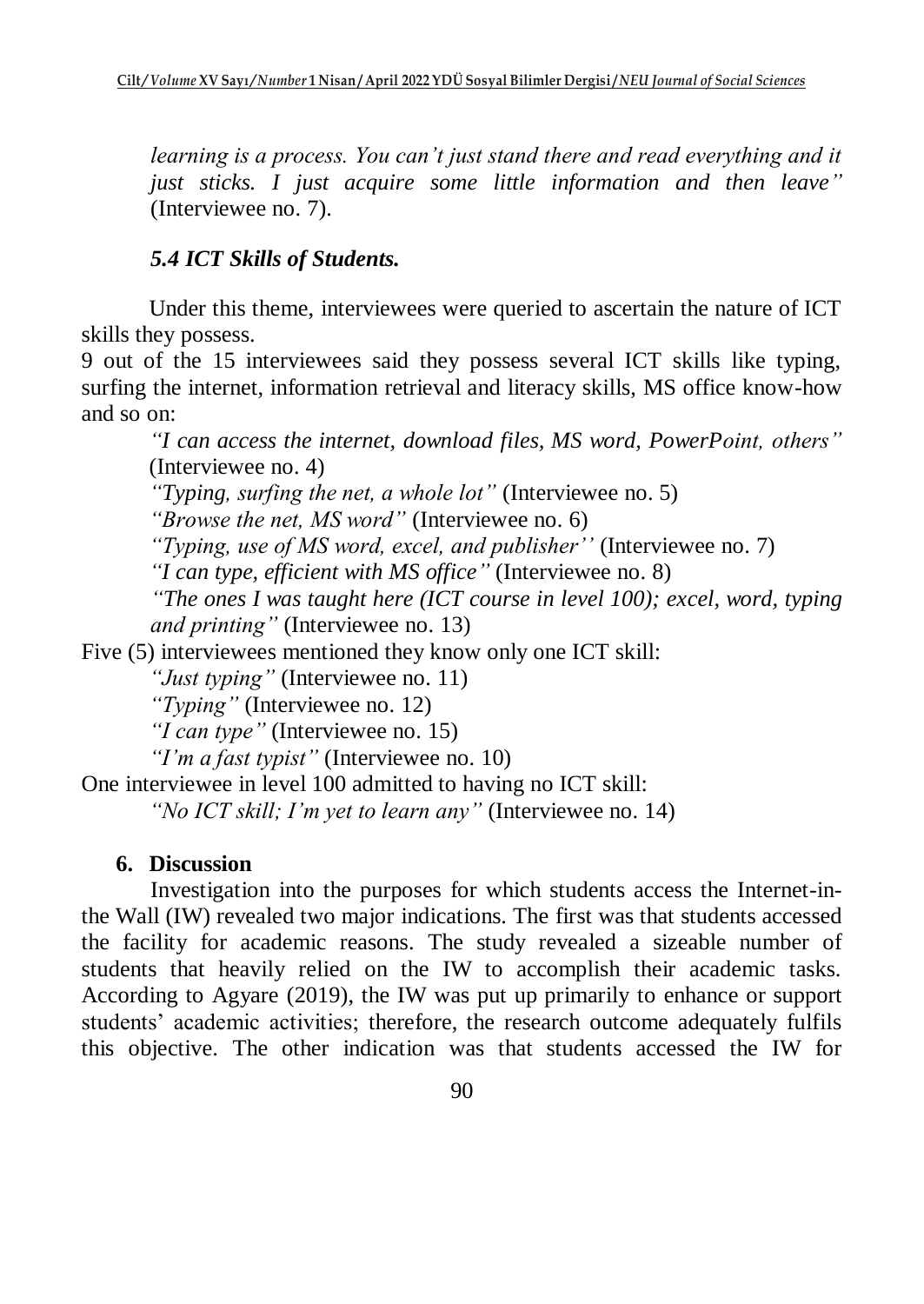entertainment purposes, and for connecting to relatives and friends on social media platforms. The social life of students is an important aspect of their education, and the IW has enabled them to fulfil that part as well.

The researcher again took a deep dive to know how the IW was impacting on students' academic activities. The emphasis here is on academics. The case chosen for the study was an academic environment and it called for the researcher to look into the influences the IW was having on the academic wellbeing of students. The most part of the research outcome showed that the facility has been very useful to students' academics. Differences in physical access or ownership of computer that would have left many students struggling in their academics will now be a thing of the past, thanks to the availability of the IW. Many students descanted they are able to use the IW to google online academic materials, ebooks, and articles. Also, they were able to stream academic videos and documentaries, get news updates as well as register their courses online at the beginning of every semester, and to look up their formative and terminal evaluation results. However, a handful of students expressed their dissatisfaction with the IW citing reasons of machine faultiness or slow internet bandwidth.

Digital divide in its contemporary meaning touches on the usage differences among technology users. One of the most important aspects of inequality of use has to do with differences in computer skill levels as it becomes one of the focal areas of consideration in this study. The researcher therefore investigated the ICT or computer skills of students or users of the IW. Findings revealed that majority out of the total respondents admitted to knowing more than a single ICT skill and this made it easier for them to use the IW. Few possessed just a single skill. Therefore, knowledge of the use of computer among the university students is very encouraging. Ricoy et al (2013) argue that the university students who have access to different kinds of digital technologies are able to learn the skills to operate each one of them. It is therefore accurate to conclude that a good number of our participants had access to different kinds of digital devices and may have learnt how to use the devices thereby equipping them with the several ICT skills they possess today.

One slight outcome that should not be overlooked has to do with freshly admitted students who have limited experiences with the computer or possess no ICT skills. This outcome reinforces the finding made by Ricoy et al (2013) in their study that suggests that digital divide is especially prevalent among freshly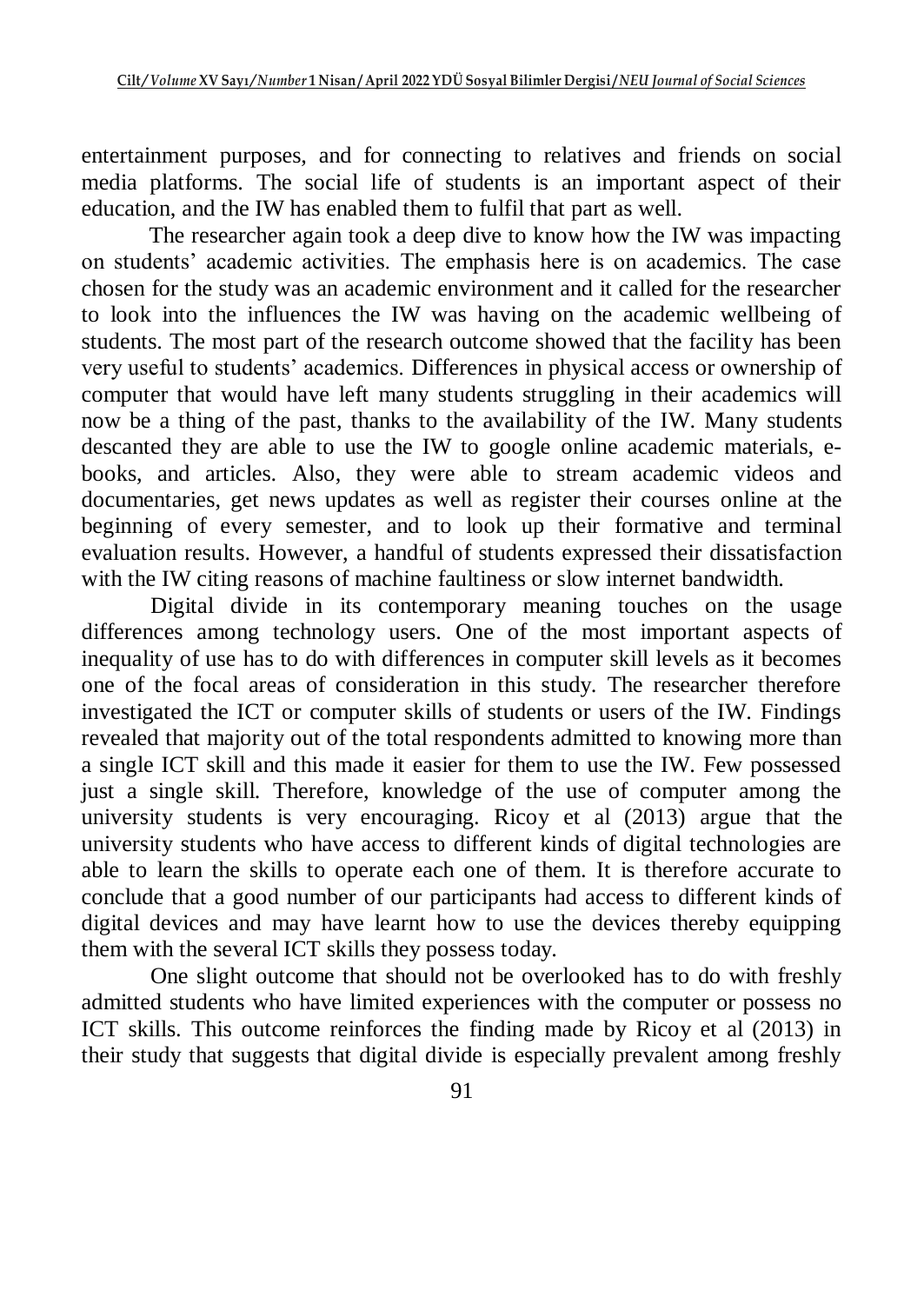admitted university students. The result from this study may seem negligible considering the case or number, but it is a crucial factor to consider if we desire an absolute win in the war against digital divide. To this end, there is the need to intensify ICT education at the basic level even before learners come up to the tertiary level.

The study is limited in scope. It considered the responses of UEW students located on the university's main campus – North. As such, the conclusion from this study cannot be extended to all university students. Generalisations from this study should therefore be done with caution.

This study explored the usefulness of Internet-in-the-Wall in addressing the problem of digital gap. Digital divide or gap, as seen from the literature, may require an interdisciplinary understanding to fully appreciate the problem, therefore, we encourage researchers from other fields to conduct similar studies to support the claims made in this work.

# **REFERENCES**

Agyare, R. (2019, May 15). *History of UEW's internet kiosk*. (O.A.Yedidia, Interviewer).

Arko, A.B., Owusu, B., & Kwadzo, G. (2019). Bridging the Digital Divide through Korea Cooperation. *African and Asian Studies*.

Attewell, P. (2001). Comment: The first and second digital divides. *Sociology of education*, 74(3), 252-259.

Bach, M. P., Zoroja, J., & Vukšić, V. B. (2013). Determinants of firms' digital divide: A review of recent research. *Procedia Technology,* 120– 128. doi:10.1016/j.protcy.2013.12.013

Castells, M. (2002). *The internet galaxy*. Oxford: Oxford University Press.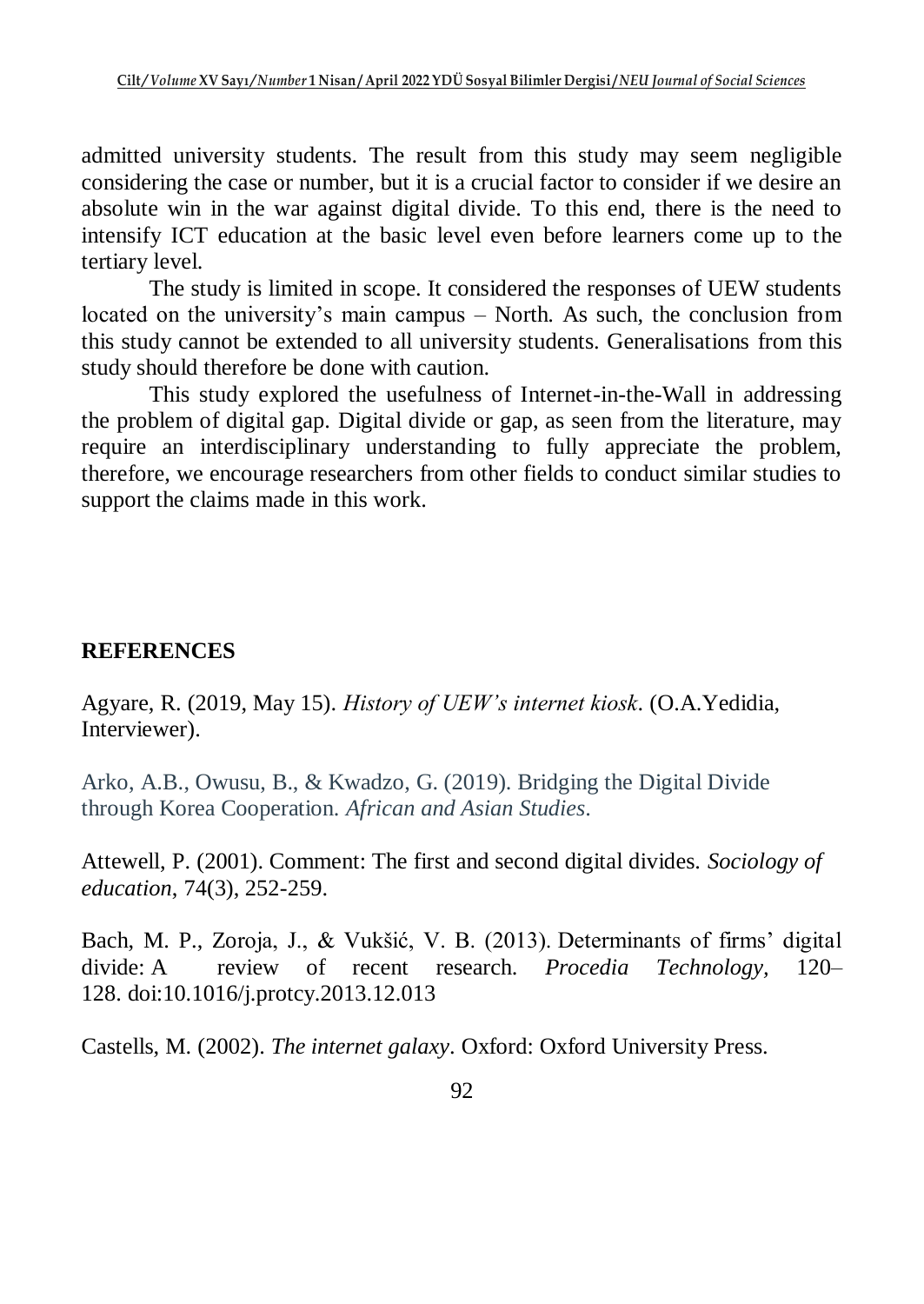Cilan, C.A., Bolat, B.A., & Coskun, E. (2009). Analyzing digital divide within and between member and candidate countries of European Union. *Government Information Quarterly,* 26(1), 98-105.

Das, D. K., & Narayanan, K. (2005). Information and communication technology (ICT) and India's development: Achievements and challenges ahead. *Journal of Services Research,* Special Issue, 93-108.

DiMaggio, P., Hargittai, E., Celeste, C., & Shafer, S. (2004). From unequal access to differentiated use: A literature review and agenda forresearch on digital inequality. In K. Neckerman (Ed.), *Social Inequality*. New York, NY: Russell Sage Foundation.

Guba, E.G., & Lincoln, Y.S. (1994). Competing paradigms in qualitative research. In N.K. Denzin, & Y.S. Lincoln (eds.), *Handbook of qualitative research*. Thousand Oaks, CA: Sage Publications.

Hargittai, E., & Shafer, S. (2006). Differences in actual and perceived online skills: The role of gender. *Social Science Quarterly*, 87(2), 432-448. Jaeger, P. T. (2004). Beyond section 508: The spectrum of legal requirements for accessible e- government web sites in the United States. *Journal of Government Information*, 30(4), 518- 533.

Kularski, C. & Moller, S. (2012, December 14). *The digital divide as continuation of traditional systems of inequality.* Retrieved from <https://papers.cmkularski.net/documents/20121214-2699.pdf>

Merriam-Webster. (n.d.). Digital divide. In *Merriam-Webster.com dictionary*. Retrieved from:<https://www.merriamwebster.com/dictionary/digital%20divide>

Norris, P. (2001). *Digital divide: Civic engagement, information poverty, and the internet worldwide.* New York, NY: Cambridge University Press.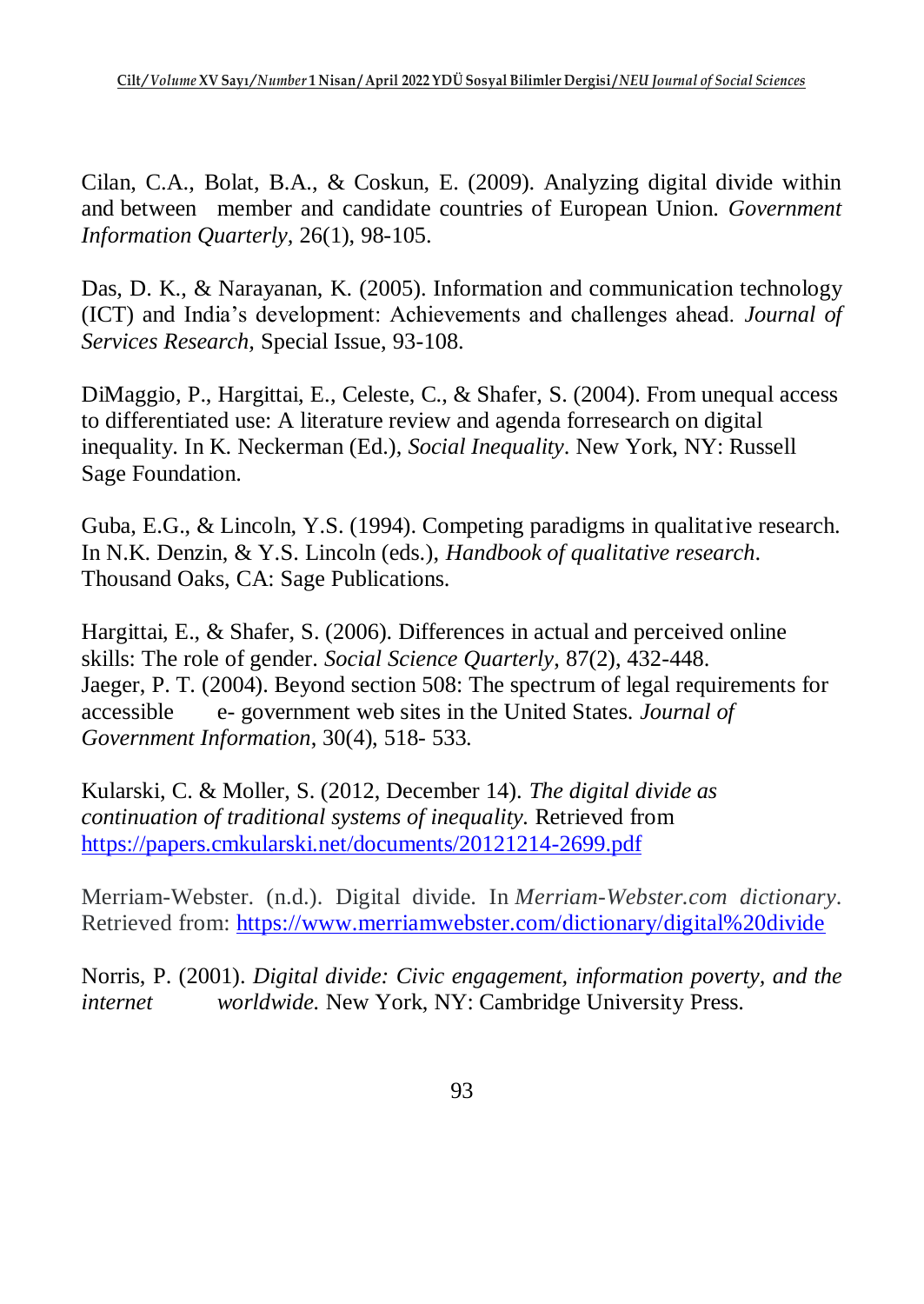OECD (2006, January 4). *Digital divide.* Retrieved from [OECD Glossary of](https://stats.oecd.org/glossary/detail.asp?ID=4719)  Statistical Terms - [Digital divide Definition](https://stats.oecd.org/glossary/detail.asp?ID=4719)

Oyedemi, T.D. (2012). Digital inequalities and implications for social inequalities: A study of internet penetration amongst university students in South Africa. *Telematics and Informatics 29*, 302–313.

Patton, M.Q., & Cochran, M. (2002). A guide to using qualitative research methodology. *Medecins* Sans Frontiers. Retrieved from: [http://fieldresearch.msf.org/msf/bitstream/10144/84230/1/Qualitative%20research](http://fieldresearch.msf.org/msf/bitstream/10144/84230/1/Qualitative%20research%252%090.pdf) %2 [0.pdf](http://fieldresearch.msf.org/msf/bitstream/10144/84230/1/Qualitative%20research%252%090.pdf) (Accessed 10.5.2014).

Pee, L. G., Kankanhalli, A., & On Show, V. C. Y. (2010). Bridging the digital divide. *Journal of Global Information Management,* 18(1), 15– 38. doi:10.4018/jgim.2010091102

Pierce, J. (2018). Digital divide. *Wiley Online Library,* <https://doi.org/10.1002/9781118978238.ieml0052>

Ricoy, M-C., Couto, M. J., Feliz-Murias, T. (2013). The digital divide among university freshmen. *Turkish Online Journal of Educational Technology,* 262- 268.

Santos, R., Azevedo, J., & Pedro, L. (2013). Digital divide in higher education students' digital literacy. *Worldwide Commonalities and Challenges in Information Literacy Research and Practice,* 178–183. doi:10.1007/978-3-319- 03919-0\_22

Schware, R. (2007). *Scaling up rural electronic governance initiatives: Proceedings of the 1st international conference on theory and practice of electronic governance*, 355-356, Macao.

Selwyn, N. (2004). Reconsidering political and popular understandings of the digital divide. *New Media & Society,* 341-362. doi:10.1177/1461444804042519